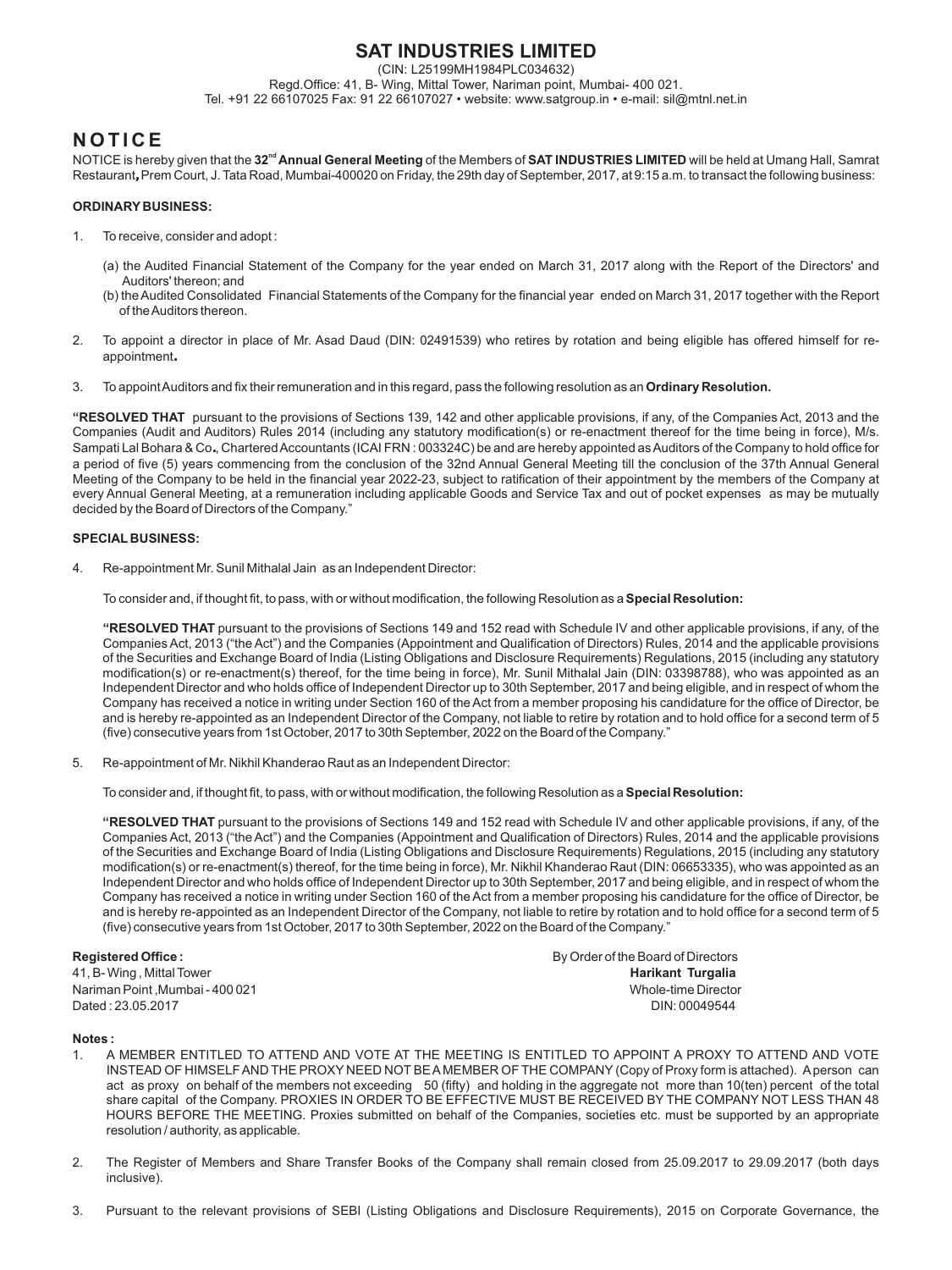information about the Directors proposed to be appointed/ re-appointed at the Annual General Meeting is given in the Annexure to this Notice.

- 4. Members/proxies attending the Meeting are requested to complete the enclosed attendance slip and deliver the same at the entrance of the meeting hall.
- 5. Members are requested to bring their copies of the Annual Report at the time of attending the Annual General Meeting.
- 6. Any query related to accounts should be notified to the Company at least 7 days before the date of the Annual General Meeting.
- 7. In case of joint holders attending the AGM , only such joint holder who is higher in the order of names will be entitled to vote.
- 8. The Securities and Exchange Board of India has mandated compulsory trading of the Company's equity shares in demat form for all the investors. The International Securities Identification number (ISIN) code is INE065D01027.
- 9. Members who have not registered their e-mail addresses so far are requested to register their e-mail address for receiving all communication including Annual Report, Notices, Circulars, etc. from the Company electronically**.**
- 10. Electronic copy of the Notice of the 32nd AGM of the Company inter alia indicating the process and manner of e-voting along with Attendance Slip and Proxy Form is being sent to all the members whose email IDs are registered with the Company/Depositories Participants(s) for communication purposes unless members who have not registered their email address, physical copies of the Notice of the 32nd AGM of the Company inter alia indicating the process and manner of e-voting along with Attendance Slip and Proxy Form is being sent in the permitted mode.

#### 11. **Voting Through Electronics Means**

In compliance with provisions of Section 108 of the Act read with Rule 20 and Rule 21 of the Companies (Management and Administration) Rules, 2014, as amended and the provisions of the Regulation 44 of the SEBI (Listing Obligations and Disclosures Requirements) Regulations, 2015, the Company is pleased to provide members facility to exercise their right to vote at the 32nd Annual General Meeting (AGM) by electronic means and the business may be transacted through e-voting services provide by Central Depository services Limited (CDSL). For the aforesaid purpose the Company has appointed Dr. S.K. Jain, Practising Company Secretaries, Propritor of S. K. Jain & Co. as the Scrutinizer for conducting the e-voting process in a fair and transparent manner. It is hereby clarified that it is not mandatory for a member to vote using the e-voting facility and a member may avail of the facility a his/her/it discretion, subject to compliance with the instructions prescribed below:

### **INSTRUCTIONS FOR E-VOTING**

The remote e-voting facility will be available during the following voting period:

| Commencement of remote e-voting | on Tuesday, 26th September, 2017<br>9:00 a.m.     |
|---------------------------------|---------------------------------------------------|
| End of remote e-voting          | 2017<br>5:00 p.m. on Thursday.<br>28th September. |

The cut-off date/record date for the purpose of remote e-voting is Friday, September 22, 2017.

This communication is an integral part of Notice dated May 23, 2017 for the Annual General Meeting scheduled to be held on Friday, September 29, 2017.

The Notice of the Annual General Meeting and this communication are also available on the website of the Company at www.satgroup.in.

# **The instructions for members for voting electronically are as under: -**

# **In case of members receiving e-mail:**

- i. Log on to the e-voting website www.evotingindia.com
- ii. Click on "shareholders" tab.
- iii. Now Enter your applicable User ID, as under:
- a. For CDSL: 16 digits beneficiary ID
- b. For NSDL: 8 Character DPID followed by 8 Digits Client ID,
- c. Members holding shares in Physical Form should enter Folio No. registered with the Company.
- iv. Next enter the Image Verification code as displayed and Click on Login.
- v. If you are holding shares in demat form and had logged on to www.evotingindia.com and cast your vote earlier for EVSN of any company, then your existing password is to be used.
- vi. If you are a first time user follow the steps given below:

|                                              | For Members holding shares in Demat Form any Physical Form                                                                                                                                                   |  |  |
|----------------------------------------------|--------------------------------------------------------------------------------------------------------------------------------------------------------------------------------------------------------------|--|--|
| <b>PAN</b>                                   | Enter your 10 digit alpha-numeric PAN issued by Income Tax<br>Department (Applicable for both demat shareholders as well as<br>physical shareholders)                                                        |  |  |
|                                              | • Members who have not updated their PAN with the<br>Company/Depository Participant are requested to use<br>the first two sequence number which is printed on<br>attendance Slip indicated in the PAN field. |  |  |
| Dividend Bank Details OR Date of Birth (DOB) | Enter the Dividend Bank Details or Date of Birth<br>(in dd/mm/yyyy format) as recorded in your demat account or in<br>the company records in order to login.                                                 |  |  |
|                                              | • If both the details are not recorded with the depository<br>or Company, please enter the member id/folio number<br>in the Dividend Bank details field as mentioned in<br>instruction iii.                  |  |  |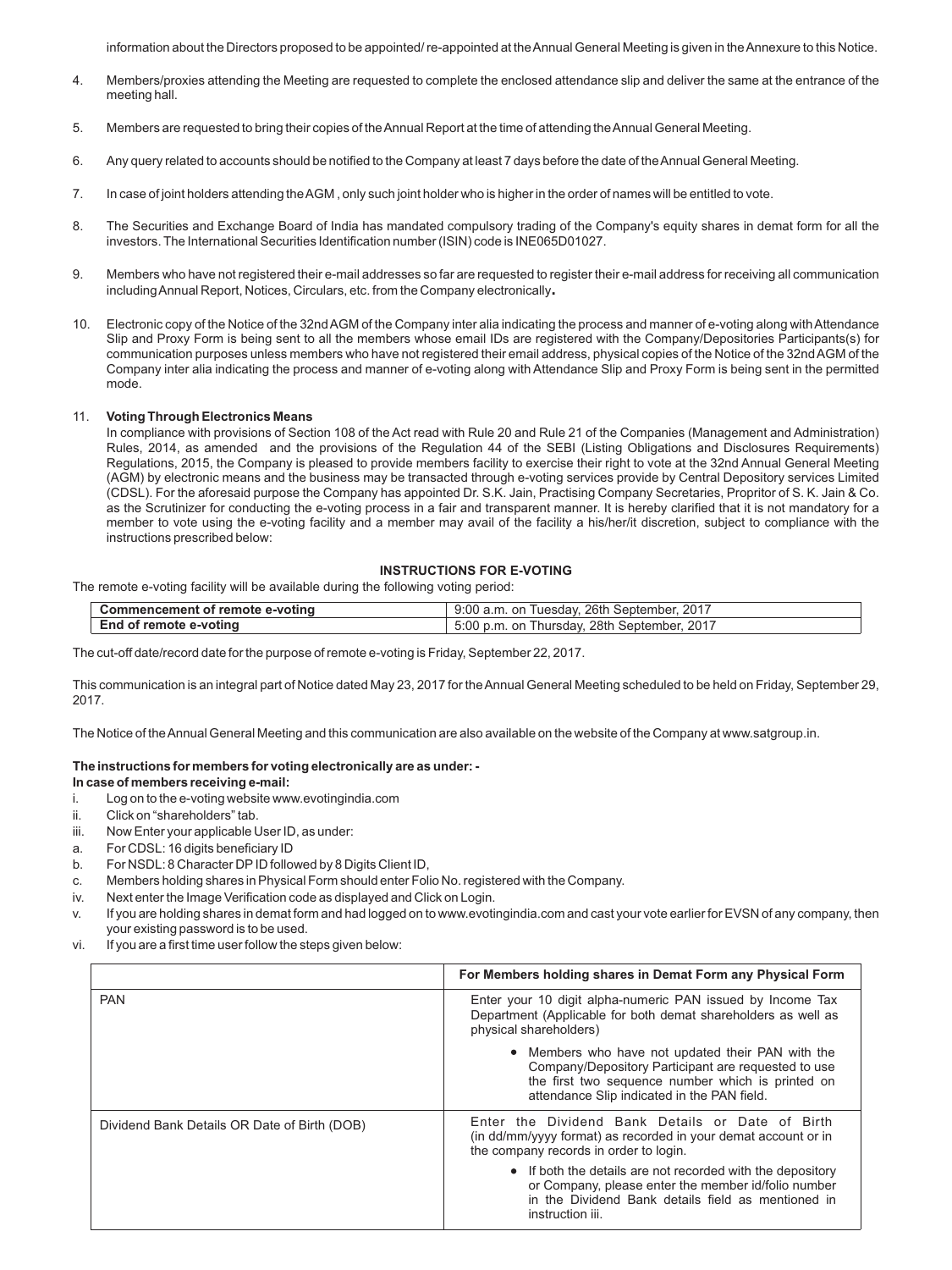- vii. After entering these details appropriately, click on "SUBMIT" tab.
- viii. Members holding shares in physical form will then reach directly the Company selection screen. However, members holding shares in demat form will now reach 'Password Creation' menu wherein they are required to mandatorily enter their login password in the new password field. Kindly note that this password is to be also used by the demat holders for voting for Resolutions of any other company on which they are eligible to vote, provided that company opts for remote e-voting through CDSL platform. It is strongly recommended that members should not share their password with any other person and take utmost care to keep their password confidential.
- ix. For Members holding shares in physical form, the details can be used only for remote e-voting on the Resolutions contained in this Notice.
- x. Click on the EVSN of "SATINDUSTRIES LIMITED".
- xi. On the voting page, you will see "RESOLUTION DESCRIPTION" and against the same the option "YES/NO" for voting. Select the option YES or NO as desired. The option YES implies that you assent to the respective Resolution and option NO implies that you dissent to the Resolution.
- xii. Click on the "Resolutions File Link" if you wish to view the entire Resolution details.
- xiii. After selecting the Resolution if a member has decided to vote there on, click on "SUBMIT". Aconfirmation box will be displayed. If a member wishes to confirm his vote, click on "OK", else to change the vote, click on "CANCEL" and accordingly modify his vote.
- xiv. Once a member "CONFIRM" his vote on the Resolution, he will not be allowed to change his vote.
- xv. Amember can also take out print of the voting done by him/her by clicking on "Click here to print" option on the Voting page.
- xvi. If the demat account holder has forgotten the changed password, then Enter the User ID and image verification code and click on Forgot Password & enter the details as prompted by the system.
- xvii. Shareholders can also cast their vote using CDSL's mobile app m-Voting available for android based mobiles. The m-Voting app can be downloaded from Google Play Store. Apple and Windows phone users can download the app from the App Store and the Windows Phone Store respectively. Please follow the instructions as prompted by the mobile app while voting on your mobile.
- xviii. For Non-Individual Members and Custodians:
	- a. Non-Individual members (i.e. other than Individuals, HUF, NRI etc.) and Custodian are required to log on to www. evotingindia.com and register themselves as Corporates.
	- b.They should submit a scanned copy of the Registration Form bearing the stamp and sign of the entity to be mailed to helpdesk.evoting@cdslindia.com.
	- c. After receiving the login details a compliance user should be created using the admin login and password. The compliance user would be able to link the account(s) for which they wish to vote on.
	- d. The list of accounts should be mailed to helpdesk.evoting@cdslindia.com and on approval of the accounts they would be able to cast their vote.
	- e. Ascanned copy of the Board Resolution and Power of Attorney (PoA) which they have issued in favour of the Custodian, if any, should be uploaded in PDF format in the system for the scrutinizer to verify the same.

The remote e-voting commences on Tuesday, September 26, 2017 (IST 9:00 a.m.) and ends on Thursday, September 28, 2017 (IST 5:00 p.m.). During this period members of the Company, holding shares either in physical form or in dematerialized form, as on the cut-off date/record date i.e. Friday, September 22, 2017 may cast their vote electronically. The remote e-voting module shall be disabled by CDSL for voting thereafter. Once the vote on a Resolution is cast by the member, the member shall not be allowed to change it subsequently.

- (i) Any person who acquires shares of the Company and become member of the Company after dispatch of the Notice and holding shares as on the cut-off date i.e. September 22, 2017 may follow the same instructions as mentioned above for remote e-voting.
- (ii) In case you have any queries or issues regarding remote e-voting, you may refer the Frequently Asked Questions ("FAQs") and remote e voting manual available at www.evotingindia.com under help section or write an email to helpdesk.evoting@cdslindia.com.
- (iii) Dr. S.K. Jain, Practising Company Secretaries, Propritor of S. K. Jain & Co. has been appointed as the Scrutinizer to scrutinize the remote e-voting process and voting through Ballot paper in the meeting, in a fair and transparent manner.
- (iv) The Scrutinizer, after scrutinising the votes cast at the meeting through ballot paper and through remote e-voting, will not later than three days of conclusion of the Meeting, make a consolidated scrutinizer's report and submit the same to the Chairman.
- (v) In the event of poll, please note that the members who have exercised their right to vote through electronic means as above shall not be eligible to vote by way of poll at the meeting. The poll process shall be conducted and report thereon shall be prepared in accordance with Section 109 of the Act read with relevant rules. In such an event, votes cast under Poll taken together with the votes cast through remote e voting shall be counted for the purpose of passing of resolution(s). No voting by show of hands will be allowed at the Meeting.
- (vi) Subject to receipt of sufficient votes, the resolution(s) shall be deemed to be passed at the 32nd Annual General Meeting of the Company scheduled to be held on Friday, September 29, 2017. The Results shall be declared within three working days from the conclusion of the meeting. The Results declared along with the Scrutinizer's Report shall be placed on the Company's website, www.satgroup.in and on CDSL's website, www.cdslindia.com within two days of passing of the Resolutions at the meeting and communicated to the Stock Exchanges.

### **EXPLANATORYSTATEMENT UNDER SECTION 102 OF THE COMPANIES ACT, 2013**

### **Item No. 4 & 5**

Mr. Sunil Mithalal Jain (DIN: 03398788) and Mr. Nikhil Khanderao Raut (DIN: 06653335) were appointed as Independent Directors on the Board of the Company pursuant to the provisions of the Companies Act, 2013 read with the Companies (Appointment and Qualification of Directors) Rules, 2014 and the erstwhile Clause 49 of the Listing Agreement with the stock exchanges. They hold office as Independent Directors of the Company up to 30th September, 2017 ("first term" in line with the explanation to Sections 149(10) and 149(11) of the Act).

Based on the recommendation of the Nomination and Remuneration Commiteee of the Board of Directors of the Company and also the performance evaluation reports ,the Board feels that Mr. Sunil Mithalal Jain and Mr. Nikhil Khanderao Raut should be re-appointed as Independent Directors of the Company for an another term of 5 (five) consecutive years with effect from 1st October, 2017 to 30th September, 2022. Accordingly the Board recommends their re-appointments.

Mr. Sunil Mithalal Jain and Mr. Nikhil Khanderao Raut are not disqualified from being appointed as Directors in terms of Section 164 of the Act and have given their consent to act as Directors.

The Company has received notices in writing from a member along with the deposit of requisite amount under Section 160 of the Act proposing the candidature of Mr. Sunil Mithalal Jain and Mr. Nikhil Khanderao Raut for the office of Independent Directors of the Company.

The Company has also received declarations from Mr. Sunil Mithalal Jain and Mr. Nikhil Khanderao Raut that they meet with the criteria of independence as prescribed both under sub-section (6) of Section 149 of the Act and under the Listing Regulations.